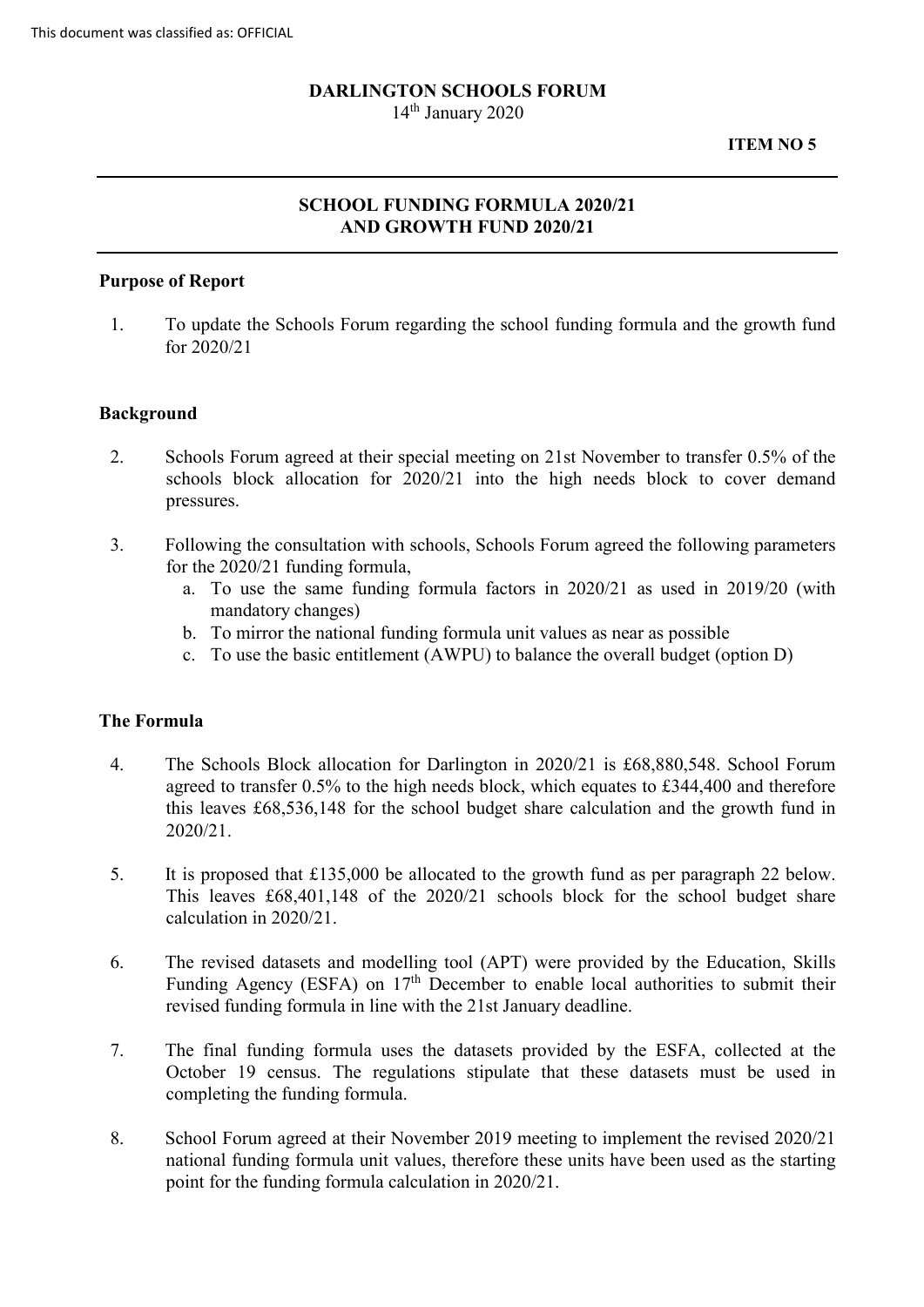- ensure that any changes made to the final funding formula tool by ESFA do not change the formula from what has previously been agreed. In addition it was noted that the overall affordability of the formula would be reviewed following the receipt of the actual Dedicated Schools Grant (DSG) allocations for 2020/21 and the use of any previous years 9. At their November meeting Forum were advised that modelling would be undertaken to underspend.
- Forum agreed to move 0.5% of the schools block to the high needs block in 2020/21, which provisionally meant that the implementation of all the National Funding Formula budget shares would be balanced through an adjustment to the AWPU values (option D). However following modelling using the actual DSG allocations for 2020/21, it is now 10. (NFF) unit values in Darlington's formula factors was not affordable. Therefore the possible to use the NFF unit values for all of the factors used in Darlington's local formula in 2020/21.
- This is possible as the transfer of £344,400 from the schools block to the high needs 11. block has been offset by the following.
	- calculated by ESFA including a protection based upon previous years funding growth will no longer as the increase in class number has now passed through a. The School Block allocation includes £289,230 of funding for growth which is levels. In the 2020/21 academic year two of the schools that previously qualified for seven years. The estimated requirement for growth funding in 2020/21 is £135,000, therefore £154,230 is available from the growth allocation to add back into the school formula calculation.
	- formula is business rates) at the same level as was included within the schools DSG for premises in 2020/21 is £602,053, which was the amount of business rates rates figure was higher than is required in 2020/21 as a number of budget b. The Schools Block allocation includes funding for premises (which in Darlington's budget share calculation from the previous year. The allocation included in the funding included in Darlington 2019/20 formula. However in 2019/20 the business adjustments were required in 2019/20 to cover backdated business rates charges. In 2020/21 the requirement for business rates is £505,813, therefore £96,240 is available from the premises allocation to add back into the school formula calculation.
	- c. In order to implement all the NFF unit values into the Darlington factors £95,576 is required. As there is schools block underspend held in reserve from 2018/19, this amount will be drawn down, to enable all the unit values within Darlington's formula to match the NFF unit values.
- 12. A minimum funding guarantee (MFG) of 1.84% which is the maximum value allowed under the NFF has been used within the 2020/21 budget share calculation.
- formula unit values for 2020/21, so it can be seen where Darlington unit values differ 13. For completeness the unit values used in the 2020/21 funding formula are detailed below. The table shows the 2019/20 unit values used within the Darlington formula so will allow comparison between the two years. In addition the table shows the national funding from the NFF in 2020/21.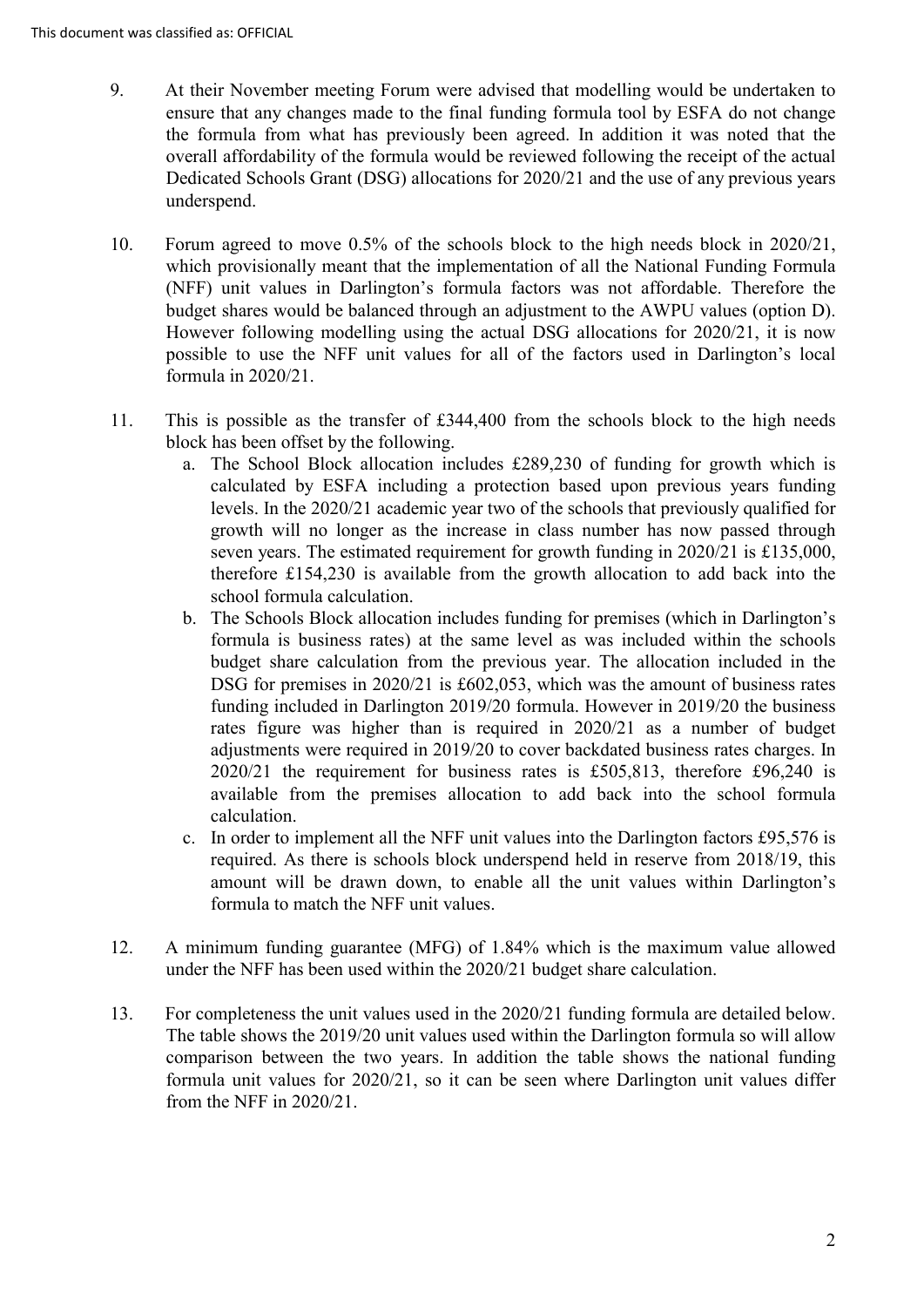| <b>Funding Factor</b>                | Darlington | Darlington  | <b>NFF</b>  | Difference      |
|--------------------------------------|------------|-------------|-------------|-----------------|
|                                      | Formula    | Formula     | 2020/21     | to NFF          |
|                                      | 2019/20    | 2020/21     | $\mathbf f$ | 2020/21         |
|                                      | $\pounds$  | $\mathbf f$ |             | $\pounds$       |
| <b>AWPU - Primary</b>                | 2,662      | 2,857       | 2,857       | Nil             |
| AWPU - Key Stage 3                   | 4,020      | 4,018       | 4,018       | N <sub>il</sub> |
| AWPU – Key Stage 4                   | 4,353      | 4,561       | 4,561       | Nil             |
| Minimum Per Pupil - Primary          | N/A        | 3,750       | 3,750       | Nil             |
| Minimum Per Pupil - Secondary        | N/A        | 5,000       | 5,000       | Nil             |
| Deprivation - FSM Current - Primary  | 293        | 450         | 450         | Nil             |
| Deprivation – FSM Ever 6 – Primary   | 630        | 560         | 560         | Nil             |
| Deprivation - FSM Current -          | 293        | 450         | 450         | Nil             |
| Secondary                            |            |             |             |                 |
| Deprivation - FSM Ever 6 -           | 855        | 815         | 815         | Nil             |
| Secondary                            |            |             |             |                 |
| Deprivation - IDACI - Primary Band   | 613        | 600         | 600         | Nil             |
| A                                    |            |             |             |                 |
| Deprivation - IDACI - Primary Band B | 510        | 435         | 435         | Nil             |
| Deprivation - IDACI - Primary Band C | 490        | 405         | 405         | Nil             |
| Deprivation - IDACI - Primary Band   | 470        | 375         | 375         | Nil             |
| D                                    |            |             |             |                 |
| Deprivation - IDACI - Primary Band E | 286        | 250         | 250         | <b>Nil</b>      |
| Deprivation - IDACI - Primary Bands  | 133        | 210         | 210         | Nil             |
| F                                    |            |             |             |                 |
| Deprivation - IDACI - Secondary      | 725        | 840         | 840         | Nil             |
| Band A                               |            |             |             |                 |
| Deprivation - IDACI - Secondary      | 585        | 625         | 625         | Nil             |
| Band B                               |            |             |             |                 |
| Deprivation - IDACI - Secondary      | 559        | 580         | 580         | Nil             |
| Band C                               |            |             |             |                 |
| Deprivation - IDACI - Secondary      | 529        | 535         | 535         | Nil             |
| Band D                               |            |             |             |                 |
| Deprivation - IDACI - Secondary      | 398        | 405         | 405         | Nil             |
| Band E                               |            |             |             |                 |
| Deprivation - IDACI - Secondary      | 193        | 300         | 300         | Nil             |
| Band F                               |            |             |             |                 |
| <b>EAL</b> - Primary                 | 436        | 535         | 535         | Nil             |
| EAL - Secondary                      | 1,004      | 1,440       | 1,440       | Nil             |
| Prior Attainment – Primary           | 478        | 1,065       | 1,065       | Nil             |
| Prior Attainment – Secondary         | 1,047      | 1,610       | 1,610       | Nil             |
| Lump Sum                             | 131,667    | 114,400     | 114,400     | Nil             |
| Sparsity                             | 25,000     | 26,000      | 26,000      | Nil             |

14. The budget shares calculated for 2020/21 are detailed at appendix 1.

 by the Local Authority. Therefore if there are any special funding arrangements between academy may differ. In addition the figures shown in appendix 1 are inclusive of business 15. All academy schools are funded direct by ESFA, based upon the budget share calculated ESFA and the academy, the actual general academy grant (GAG) received by the rates budgets, which are excluded from GAG statements.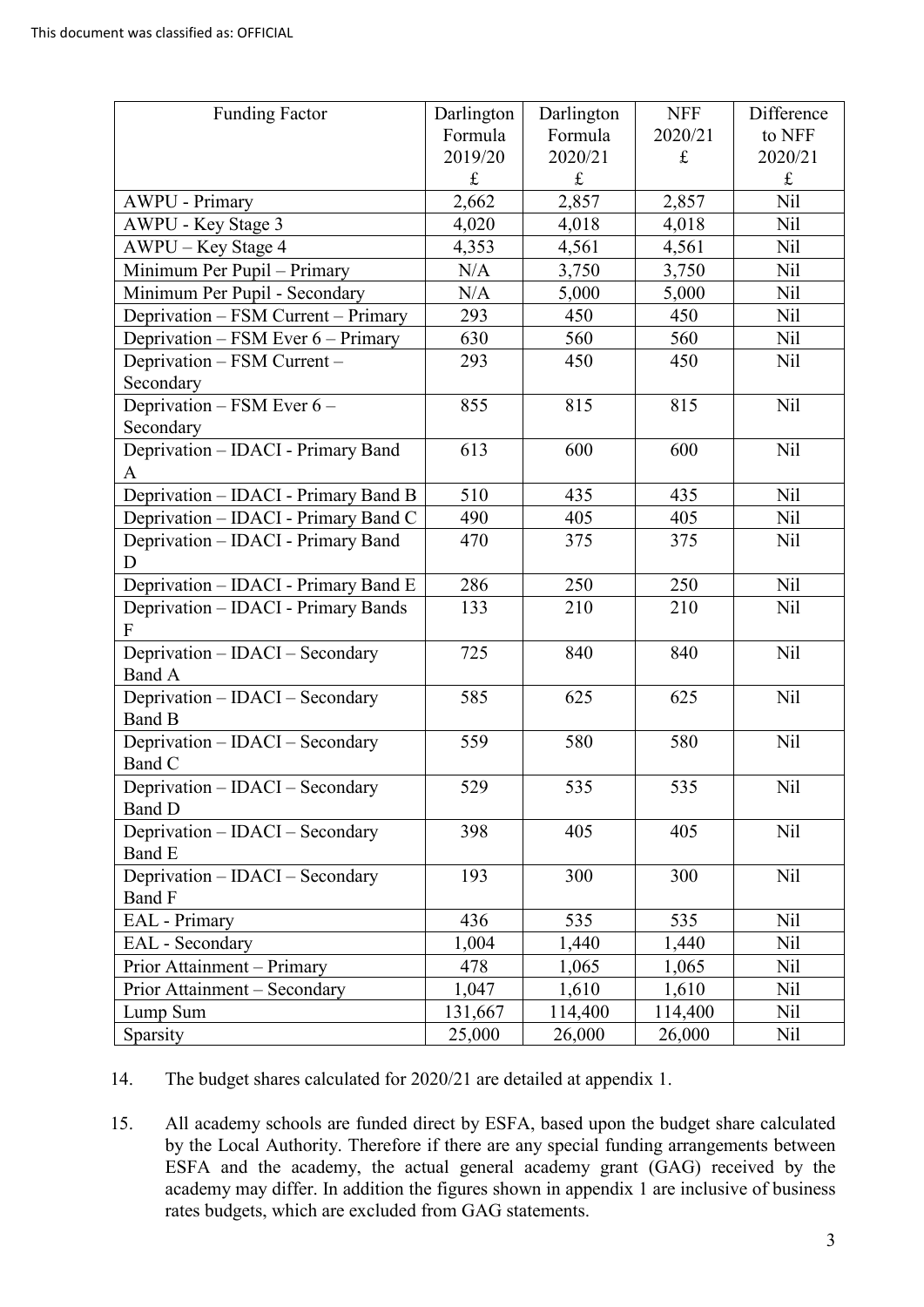### PFI Adjustment

- 16. As Forum members will recall the DSG has an allocation for Historic Commitments within the Central Schools Block. As previously notified this allocation is to be reduced by 20% in 2020/21 from the value received in 2019/20. The effects of this reduction are detailed within agenda item 7.
- 17. In 2019/20 the Private Finance Initiative (PFI) affordability gap is paid centrally by the Local Authority from the Historic Commitments budget, however the reduction in this allocation in 2020/21 means that there is no longer sufficient funding within the historic commitments to fund the affordability gap in 2020/21. This budget shortfall is likely to increase in future years if the historic commitments allocation is further reduced.
- Education (DfE) that when a Darlington PFI school converted to become an academy, historic commitments allocation does have an impact on the ability to cover the delegate the centrally held funding to the schools concerned through the local funding 18. The Local Authority has previously received confirmation from the Department for that neither the Local Authority or the individual school would have any financial impact with regard to the PFI affordability gap, due to the conversion. The reduction in the affordability gap, therefore the advice received from the DfE is for the Local Authority to formula, through the use of a PFI factor.
- 19. In order to delegate the funding in 2020/21 this requires a transfer of funds from the funding within the schools block to cover the insertion of a PFI factor and ensures that this change to the Darlington formula has no impact on the budget shares of all non PFI schools. In future years the DfE will increase Darlington's School Block of the DSG by historic commitments allocation into the schools block. This will ensure sufficient the PFI factor to ensure funding is available without effecting all other schools.
- 20. As a result of this in the 2020/21 formula, the PFI factor will be used for the first time in Darlington's formula. This will allocate the affordability gap to the three mainstream schools included within the budget share calculation. The introduction of the PFI factor has no impact on non PFI schools.
- back from the three PFI schools the funding they receive through the PFI funding factor. The result of this is that the three schools and the Local Authority will be in a no better no worse financial position with regard to this change, i.e. the transfer is budget neutral. 21. As the PFI contract sits with the Local Authority, the Local Authority will be claiming

# **Growth Fund**

- operate in 2020/21 as follows, 22. It is proposed that the growth fund will operate in 2020/21 in the same manner as to that agreed by Forum for 2019/20. The criteria for accessing the fund, is therefore proposed to
	- i. Schools/Academies will only be able access the fund where they have had an increase in their PAN at the request of the Local Authority to meet a lack of available space in the local area as part of the planned changes covered in the SOP.